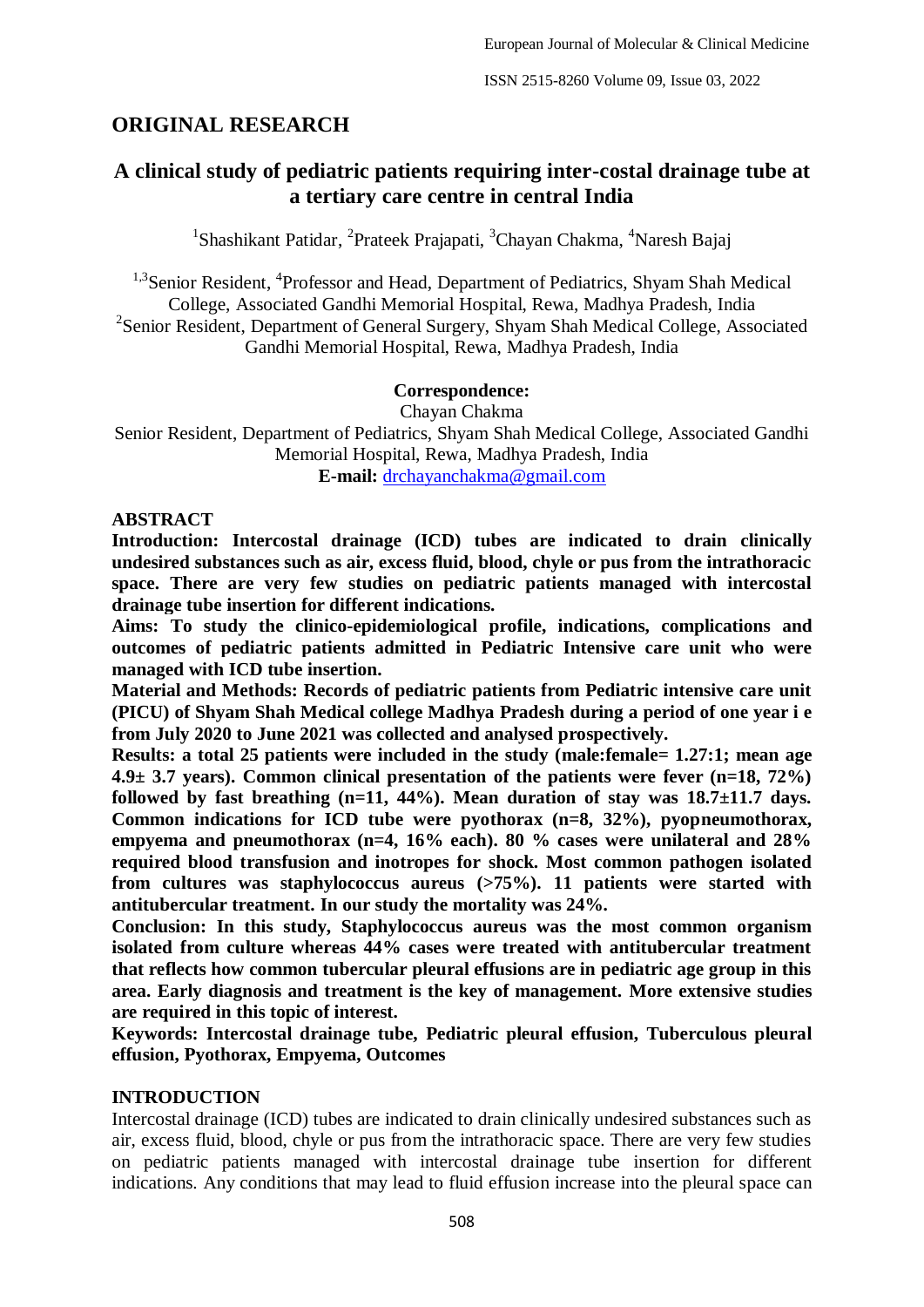ISSN 2515-8260 Volume 09, Issue 03, 2022

cause pleural effusion<sup> $1 - 2$ </sup>. The effusion secondary to pleural infections is the most common cause of this abnormality in children, while the most common causes in adults have been shown to be congestive heart failure and malignancies<sup>3</sup>. Other causes of pediatric pleural effusions are pneumonia, followed by malignancies, renal disorders, trauma, and heart failure<sup>4</sup>. Bacterial infections may lead to serious complications such as empyema<sup>5-7</sup>. Although Streptococcus pneumoniae is the most infectious etiology for pediatrics pleural effusion followed by Staphylococcus aureus, Haemophilus influenzae type B, coagulasenegative staphylococcus, and other streptococcal species $8 - 10$ . Another cause of pleural effusion in children is pulmonary tuberculosis that was widely reported in  $2$  to  $38\%$ <sup>11</sup>. This infection is frequently unilateral that may be occurred primarily from direct hematogenous invasion or secondary from reactivation<sup>12-14</sup>. Pleural tubercular effusion is a diagnosis which must be considered in isolated pleural effusions in non-toxemic children over 5 years of age. A history of close contact with an adult with pulmonary tuberculosis reinforces the suspicion for its diagnosis. There are few data regarding the specific prevalence in children<sup>15 - 16</sup>. Early diagnosis is crucial, although it may be challenging in situations where the availability of some diagnostic tools are limited. The diagnosis of a tuberculous pleural effusion can be difficult<sup>15</sup>. Routine complete drainage of the pleural fluid at the time of diagnosis does not appear to improve middle or long-term outcomes<sup> $1^7$ </sup>. The response of tuberculous pleural effusions to therapy is generally good, with total fluid reabsorption occurring within 2 to 4 months $1^8$ . The aim of the present study was to study the clinicoepidemiological profile, indications, complications and outcomes of pediatric patients admitted in Pediatric Intensive care unit(PICU) who were managed with ICD tube insertion.

#### **METHODOLOGY**

In this prospective study we had collected data from all pediatric patients (age group  $>1$ ) months till 14 years of life) admitted in Pediatric Intensive care unit of Shyam Shah Medical College, Madhya Pradesh who were managed with Intercostal drainage tube insertion for any indications during the period from  $1<sup>st</sup>$  July 2020 to 30<sup>th</sup> June 2021 by using a preformed proforma. All required data regarding our study objectives were documented during the hospital stay of the patients. Routine investigations like complete blood counts, c reactive protein and blood culture; specific investigations like Adenosine deaminase, analysis of pleural fluid, CBNAAT and Tuberculin skin test, and radiological investigations like bed side sonography, CT chest and chest X-ray were done as per consultation instruction given by treating physician. All patients were managed accordingly as per institutional treatment protocol. Deaths and discharges were counted as outcome, whereas Left against medical advice and refer cases were excluded from the study. After entering data in a Microsoft Excel Spreadsheet and coded appropriately, we analyzed them using SPSS version 18.0.

### **RESULT**

During our study period, a total 29 patients were managed with intercostal drainage tube insertion. Two of them left against medical advice and another two of them were referred to higher centre for further management (for thoracoscopy or video assisted thoracoscopy). So a total 25 patients were included in this study for data analysis (male:female= 1.27:1; mean age 4.9± 3.7 years). Baseline clinico epidemiological characteristics of study samples are depicted in the table 1. Common clinical presentation of the patients were fever (n=18, 72%) followed by fast breathing (n=11, 44%) with a mean duration of symptoms was  $9.4 \pm 8.6$ days before admission. Only 2 patients had previous history of respiratory infections and others were presented for the first time. ICD tubes were inserted in PICU for 52% cases and rest cases were taken to minor Operation theatre of Surgery department for the procedure (Fig.1). Common indications were pyothorax (n=8, 32%), pyopneumothorax (n=4, 16%),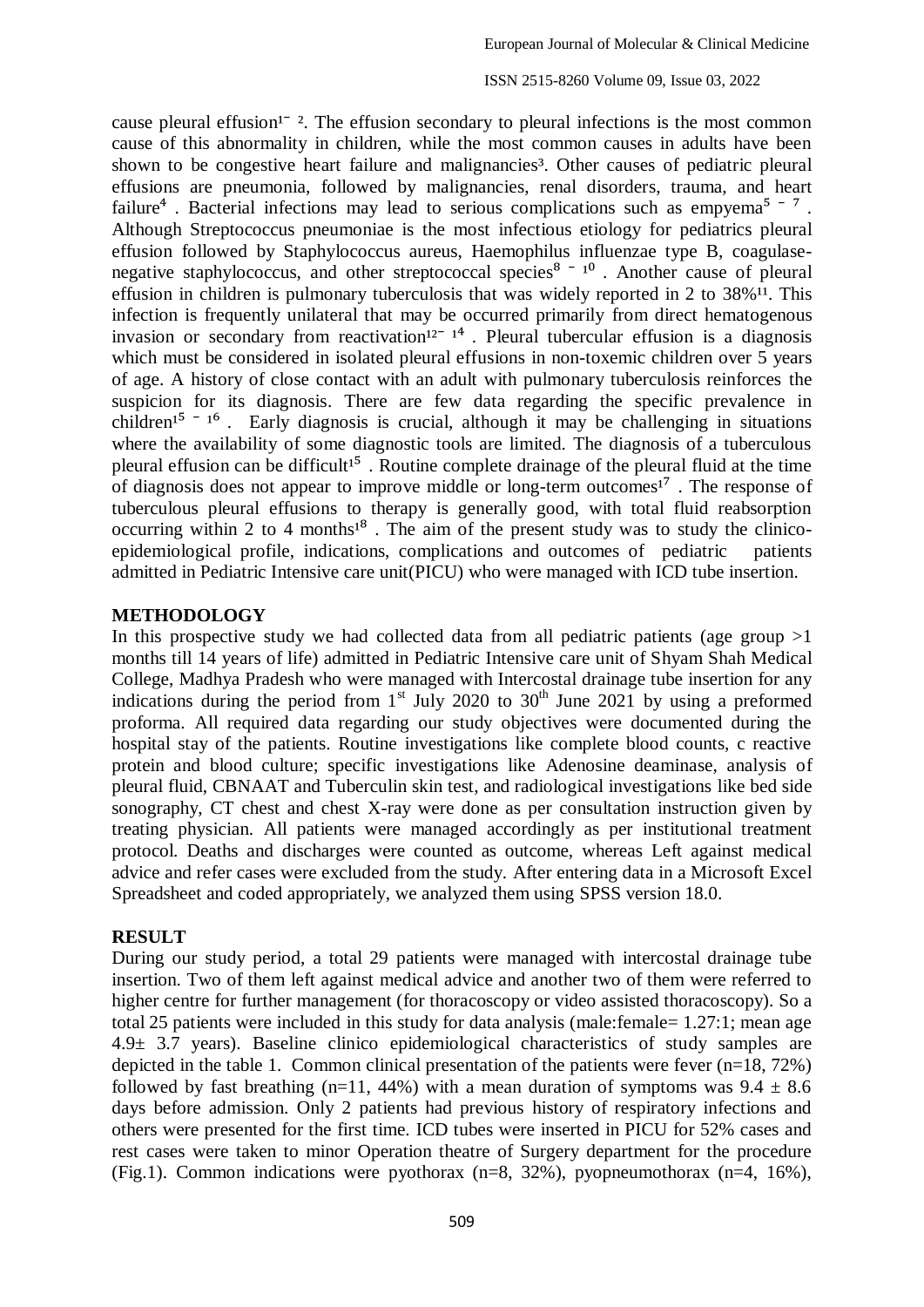ISSN 2515-8260 Volume 09, Issue 03, 2022

emphyema (n=4, 16%) and pneumothorax (n=4, 16%). 8 cases were parapneumonic effusions. 80 % cases were unilateral and 28% required blood transfusion and inotropes for shock. 24% needed readjustment of ICD tubes (within  $27.6 \pm 10.8$  hours of tube insertion) and 76% had tube removed successfully (mean duration of tube removal 9.5  $\pm$ 4.4 days) whereas 4 patients needed reinsertion of tube after removal. Blocked tube followed by pneumothorax was the most common complication of the procedure. Eight cases had positive blood culture (Staphylococcus aureus 87.5%) and 4 cases had positive pleural fluid culture (Staphylococcus aureus 75%) Table.1. Total 11 patients (44%) among them were started with antitubercular treatment during this study period (Table 2).Out of 25 patients, 24% were deaths and 76% were successfully discharged (mean duration of stay 18.7 $\pm$ 11.7 days).<br>Table 1: Baseline clinical profile of patients (p=25) **Table 1: Baseline clinical profile of patients (n=25)**

| Lable 1: Baseline clinical profile of patients (n=25)            |                                |
|------------------------------------------------------------------|--------------------------------|
| 1. Characteristics                                               |                                |
| Male: Female                                                     | 1.27:1                         |
| Mean age                                                         | $4.9 \pm 3.7$ years            |
| Mean BMI                                                         | $12.8 \pm 2.6$                 |
| Mean weight                                                      | $13.9 \pm 6.3$ kg              |
| Mean duration of symptoms                                        | $9.4 \pm 8.6$ days             |
| Previous history of respiratory tract infections                 | 2(8%)                          |
| Poor socioeconomic status                                        | 18 (72%)                       |
| Time between admission and ICD insertion                         | $26.2 \pm 5.4$ hours           |
| Time between ICD insertion and tube removal                      | $9.5 \pm 4.4$ days<br>20 (80%) |
| Unilateral chest pathology                                       | 1(4%)                          |
| <b>HIV</b><br>$\bullet$                                          | 7(28%)                         |
| Need for inotropes                                               | 7(28%)                         |
| Need for blood transfusion (s)                                   | 6(24%)                         |
| Need for readjustment                                            | 19 (76%)                       |
| Successful tube removal                                          | 4(21%)                         |
| Need for reinsertion of tube after removal $(n=19)$<br>$\bullet$ |                                |
| 2. Symptomology                                                  |                                |
| Fever                                                            | 18 (72%)                       |
| Fast breathing                                                   | 11 (44%)                       |
| Nonspecific                                                      | 8 (32%)                        |
| Cough                                                            | 7(28%)                         |
| Chest pain                                                       | 5(20%)                         |
| Pain abdomen                                                     | 3(12%)                         |
| 3.<br>Investigations                                             |                                |
| Mean hemoglobin                                                  | $9.2 \pm 1.4$ gm%              |
| Mean c reactive protein                                          | $12.1 \pm 6.9$ mg/dl           |
| Strongly suggestive ADA                                          | 6(24%)                         |
| Positive Blood culture $(n=8)$                                   | S. aureus 87.5%                |
|                                                                  | S. pneumonia 13.5%             |
|                                                                  | S. aureus 75%                  |
|                                                                  | <b>CONS 25%</b>                |
|                                                                  | 21 (100%)                      |
|                                                                  | 25 (100%)                      |
| Positive pleural fluid culture $(n=4)$                           | 25 (100%)                      |
|                                                                  | 15 (60%)                       |
|                                                                  | 11 (44%)                       |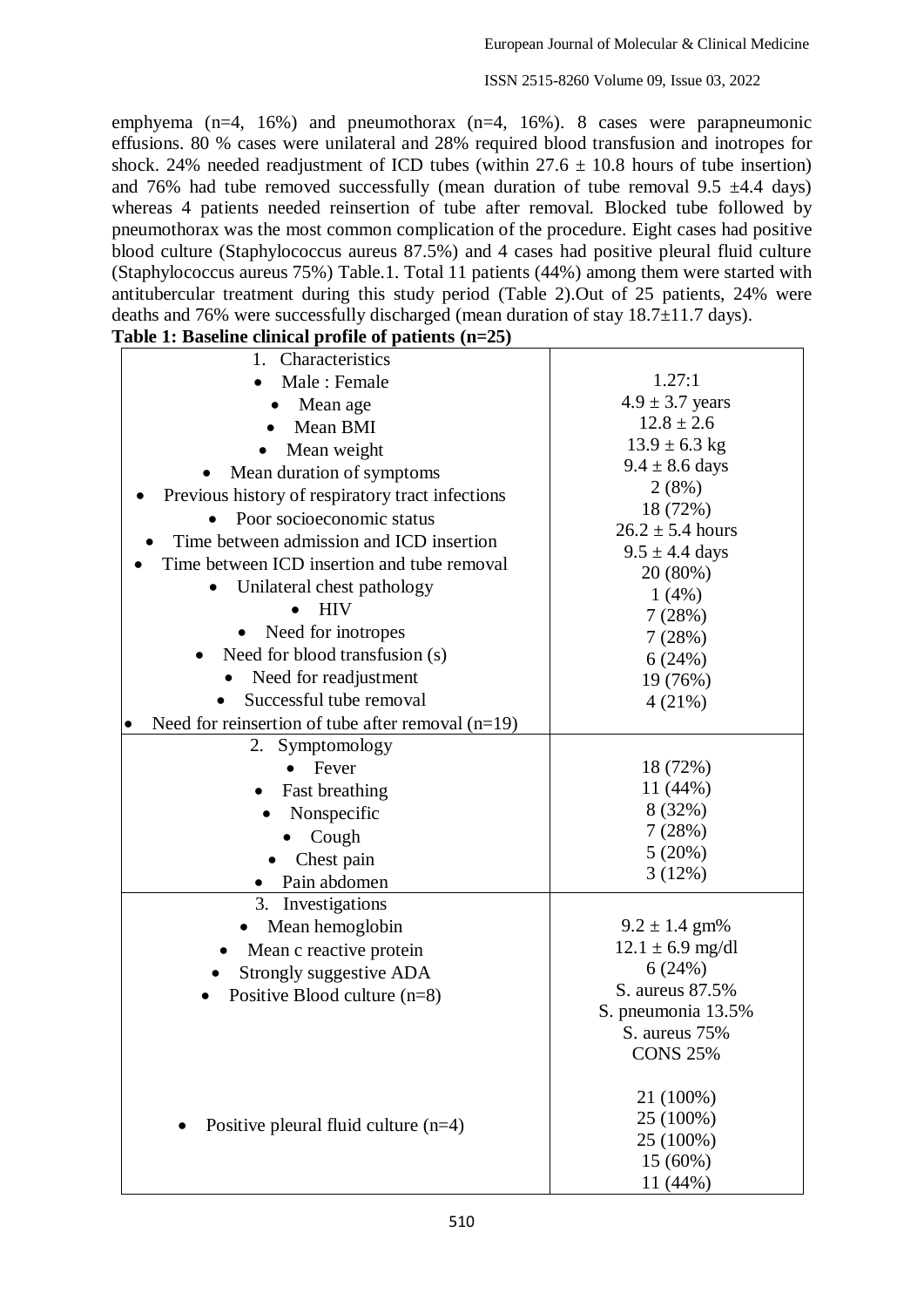| ISSN 2515-8260 Volume 09, Issue 03, 2022 |  |  |  |
|------------------------------------------|--|--|--|
|------------------------------------------|--|--|--|

| Pleural fluid analysis $(n=21)$              |                                |
|----------------------------------------------|--------------------------------|
| Chest xray                                   |                                |
| <b>Bedside USG</b>                           |                                |
| CT scan chest                                |                                |
| 4. Treatment profile                         |                                |
| Antibiotic only (for pleural effusions)      | 13 (not included in the study) |
| Antibiotic and ICD                           | 14 (56%)                       |
| Empirical Antibiotic, ICD and ATT            | 4(16%)                         |
| ICD and Antitubercular treatment (ATT)       | 7(28%)                         |
| ATT only (for tuberculous pleural effusions) | 6 (not included in the study)  |
| Decortications                               | 1 (referred)                   |
| <b>VATS</b>                                  | 1 (referred)                   |
| 5. Outcomes                                  |                                |
| Death                                        | 6(24%)                         |
| Survival                                     | 19 (76%)                       |
| Left against medical advice                  | 2                              |
| Refer                                        | $\overline{2}$                 |
| 6. Complications                             |                                |
| Tension pneumothorax                         | 4(16%)                         |
| Bronchopleural fistula                       | 2(8%)                          |
| Injury                                       | 2(8%)                          |
| Subcutaneous emphysema                       | 3(12%)                         |
| <b>Blocked</b> drain                         | 5(20%)                         |
| Dislodgement                                 | 3(12%)                         |
| Contralateral pneumothorax                   | $1(4\%)$                       |
| Leakage around chest tube                    | 4(16%)                         |
| Empyema                                      | 2(8%)                          |

|  |  | Table 2: Justification for starting antitubercular treatment among patients (n=11) |
|--|--|------------------------------------------------------------------------------------|
|  |  |                                                                                    |

| Investigation                                    | <b>Positive</b> | <b>ATT</b>  | Percentage |
|--------------------------------------------------|-----------------|-------------|------------|
|                                                  | cases $(n=25)$  | started (n) | (%)        |
| 1. ADA                                           | (24%)<br>6      |             | 100%       |
| 2.<br>Exposure to adult with active tuberculosis | (24%)<br>6      |             | 50%        |
| 3. Radiological interpretation                   | (32%)<br>8      |             | 100%       |
| 4. Clinical decision by treating physician       | (28%)           |             | 71.4%      |
| 5. TST                                           | (4%)            |             | 100%       |
| 6. CBNAAT                                        | (4% )           |             | 100%       |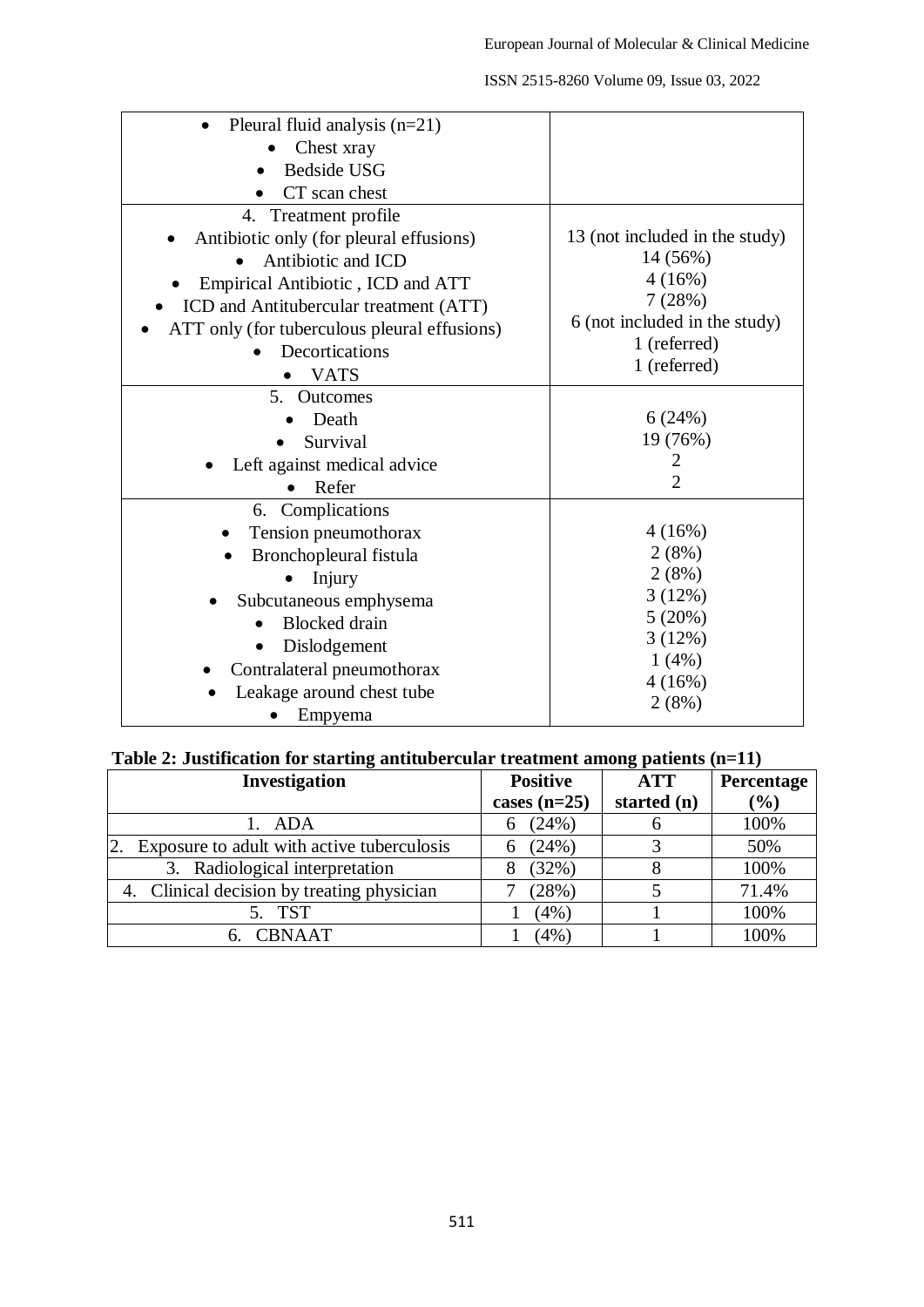ISSN 2515-8260 Volume 09, Issue 03, 2022



# **Fig 1: Indications for ICD tube insertion (n=25)**

# **DISCUSSION**

Pediatric pleural effusion is more common in boys than in girls<sup>12</sup>. The incidence of pleural effusion in children is directly depended on the type of underlying disease. Massive pleural effusion led to empyema can be appeared in about 0.6-2% of children with bacterial pneumonia<sup> $1<sup>4</sup>$ . Tuberculous pleural effusion commonly occurs in adolescents and is</sup> uncommon in the preschool-aged child<sup>19</sup>. The distribution of pleural effusion according to the population studies is now increasing in most industrial countries like United States, Spain and France<sup> $2^0$  –  $^{23}$ . Chest radiography is the first simplest imaging strategy to assess of pleural</sup> effusion in children<sup>24</sup>. In children Ultrasonography (USG)can easily detects characteristics of effusion bedside<sup>25</sup>. Chest USG can easily distinguish free from loculated pleural effusion and also differentiate effusion from thickening and solid masses<sup> $2^6 - 2^8$ </sup>. For more accurate assessment computed tomography (CT) of chest is preferred $2^9$   $-$  31. It is also useful in interventions in which effusions are difficult to access  $3^5 - 3^9$ .

The incidence of empyema varies in different countries  $3^6 - 3^8$ . The higher prevalence in under-fives (69.43%) and the slight male preponderance (1.12:1) is in general agreement with the established pattern of acute lower respiratory infections in children compared with 1,27:1 in this study. In other study, 65.28% of the children were malnourished as per IAP classification compared to 36% in our study (40, 41). Fever, breathlessness and cough were the most common (100%) manifestations found at admission similar to many other studies whereas fever 72% and fast breathing 44% were common clinical manifestations in our study (38,39). In one study, pleural fluid culture showed bacterial growth in 37.5% of patients and no growth in 62.5% of patients compared to 19% in this study (38). Most common organism isolated was staphylococcus aureus which is comparable to previous studies from other developing countries<sup>38,39</sup>. The sample with negative culture might be due to high rate of pretreatment with antibiotics or lack of better facilities in our centre for isolating fastidious organism like anaerobes.

Compared to 80.55% (58 cases) in other study by Rao MSP, 100% of our study cases were treated with combination of intravenous antibiotics and intercostal tube drainage (ICTD). Compared to usual duration of antibiotic therapy is 3-6 weeks in that study (Mean duration of hospital stay 22.6 days), mean duration of stay was  $18.7 \pm 11.7$  days in our study. A total 7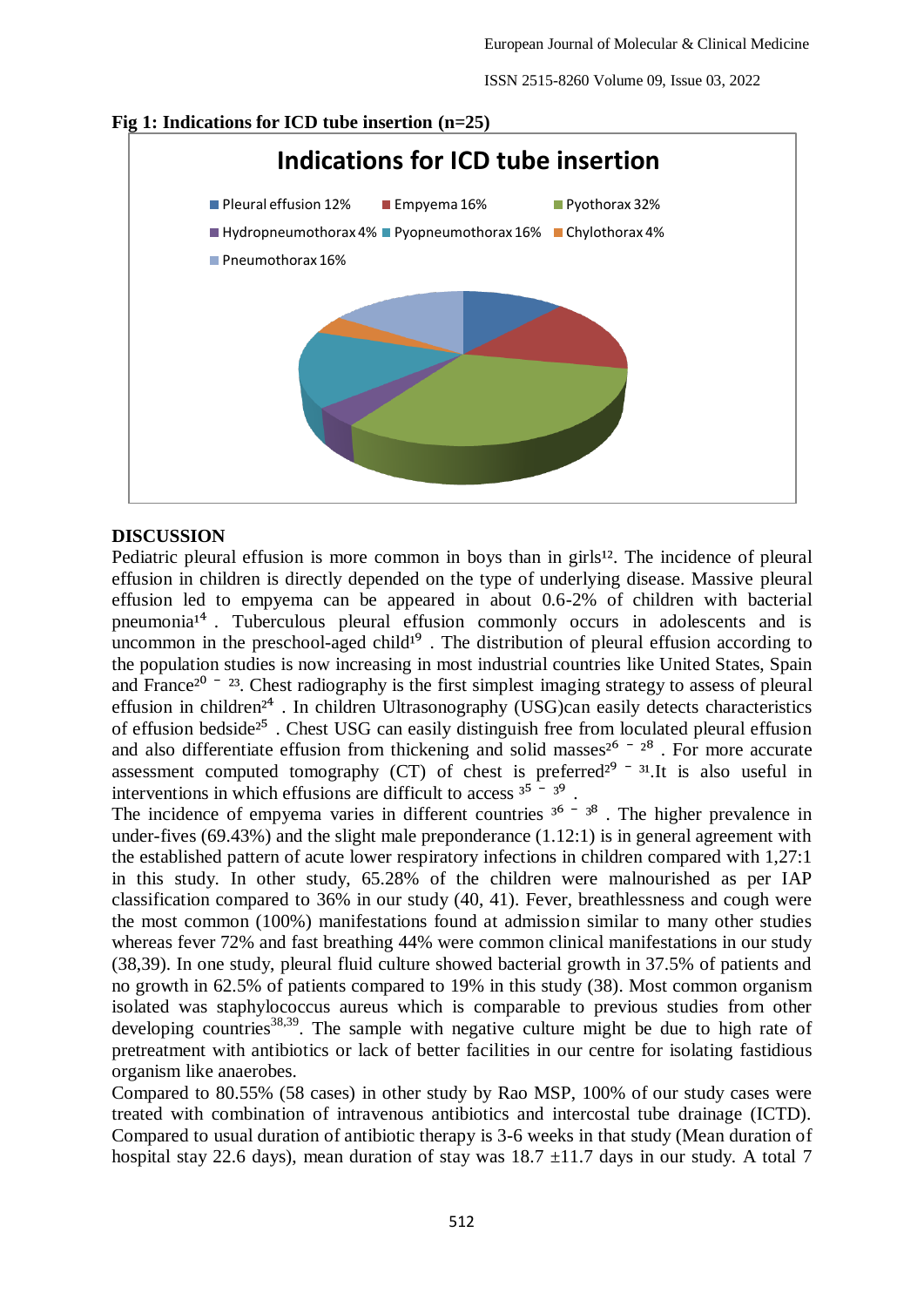cases needed both ICTD and decortications compared to two cases in our study. Compared to mean length of ICTD was 11.87 days, it was  $9.5 \pm 4.4$  days in this study<sup>36</sup>.

Clinical guidelines usually recommend the treatment of complicated effusion and empyema using ICD tube or video thoracoscopy<sup>46-48</sup>. However, in real life, many differences in daily clinical practice can be observed<sup>42, 43</sup>. Many centers adopt a conservative treatment approach, using only antibiotics, at least initially. Epaud et al. reduced the use of ICD tube from 52 to 25% by changing to a more conservative approach, with no change in the outcomes<sup>44</sup>. Carter et al. reported extensive experience of conservative treatment of empyema, and 52% of their patients, including 23% with mediastinal deviation, were treated with antibiotics alone<sup>45</sup>. Picard et al. followed a conservative approach, using only antibiotics in a third of their patients with empyema<sup>49</sup>. Proesmans et al. treated  $\frac{5}{27}$ % of children with empyema with patients with empyering a recent contains of an about 57.78 of containing the contributions alone, and only 8% required further interventions<sup>50</sup>. Long et al. treated 27% of children with empyema with antibiotics, and only 3% required a subsequent intervention<sup>51</sup>. In the USA, more than half of children with PPE were treated with antibiotics alone, with an upward trend in the last decade, and similar outcomes were achieved across the most interventional and the most conservative centers $52,53$ . In other recent studies, no differences were found in children treated conservatively or with drainage procedures<sup>54,55</sup>. Most patients can be treated with antibiotics alone, even in complicated effusion and empyema<sup>56</sup>.

Jain et al, 223 children with suspected TB were enrolled with The median age was 31 months, 46% were female, 86% had received BCG, 57% were malnourished, and 10% were HIV positive. 12% had TB disease (definite or probable), 35% did not have TB, while TB could not be ruled out in 53%. Tuberculin skin test (TST) was positive in 20% of children with TB. The majority of children (57%) were malnourished. 88% children with TB had received prior  $BCG^{57}$ . A study by Sharma S, a total of 74 deaths occurred out of total 1380 pediatric TB patients (78.38% were female) over preceding 6½ years with a mortality rate of 5.36%. A high index of suspicion and early referrals to centers equipped with TB programmatic management facilities is essential for timely diagnosis and treatment of pediatric TB to reduce mortality<sup>58</sup>. In our study, 44% cases were started with antitubercular drugs, median age 6 years, 45.5% were female, 91% had received BCG, 100% were malnourished, 9% were HIV positive and 9% were TST positive. Around 18.1 % of them died.

There were 4 cases of intercostal drainage tube indications for pneumothorax in our study. In 6 cases there was need for readjustment of tube after insertion (within  $27.6 \pm 10.8$ hrs) and in 4 cases there was need for reinsertion of tubes after removal (within  $10.2 \pm 6.5$  hrs). This is may be due to shifting of patients from PICU to other departments either for procedures (insertion of tubes in PICU vs minor OT was 13:12) or for investigations (CT chest was done for 7 cases); or even may be due to pathological variations of the cases (complications like fistula formation in one case).Limitations of our study were small sample size and unavailability of proper facility for all types of culture sensitivity and other procedures like decortications, VATS.

#### **CONCLUSION**

In this prospective study, Staphylococcus aureus was the most common organism isolated from the culture whereas 44% cases were treated with antitubercular treatment that reflects how common tubercular pleural effusions are in pediatric age group in this area. Chest Xray and bedside USG chest were done for every patient for diagnosis and follow up during hospital stay. Pyothorax was the most common indication for ICD insertion and blocked tube was the most common complication. Proper placement of tubes and evaluation of complications related to chest tube may improve patient outcomes. 24% mortality in pediatric population requiring intercostal tube drainage in our setting reflects need of early diagnosis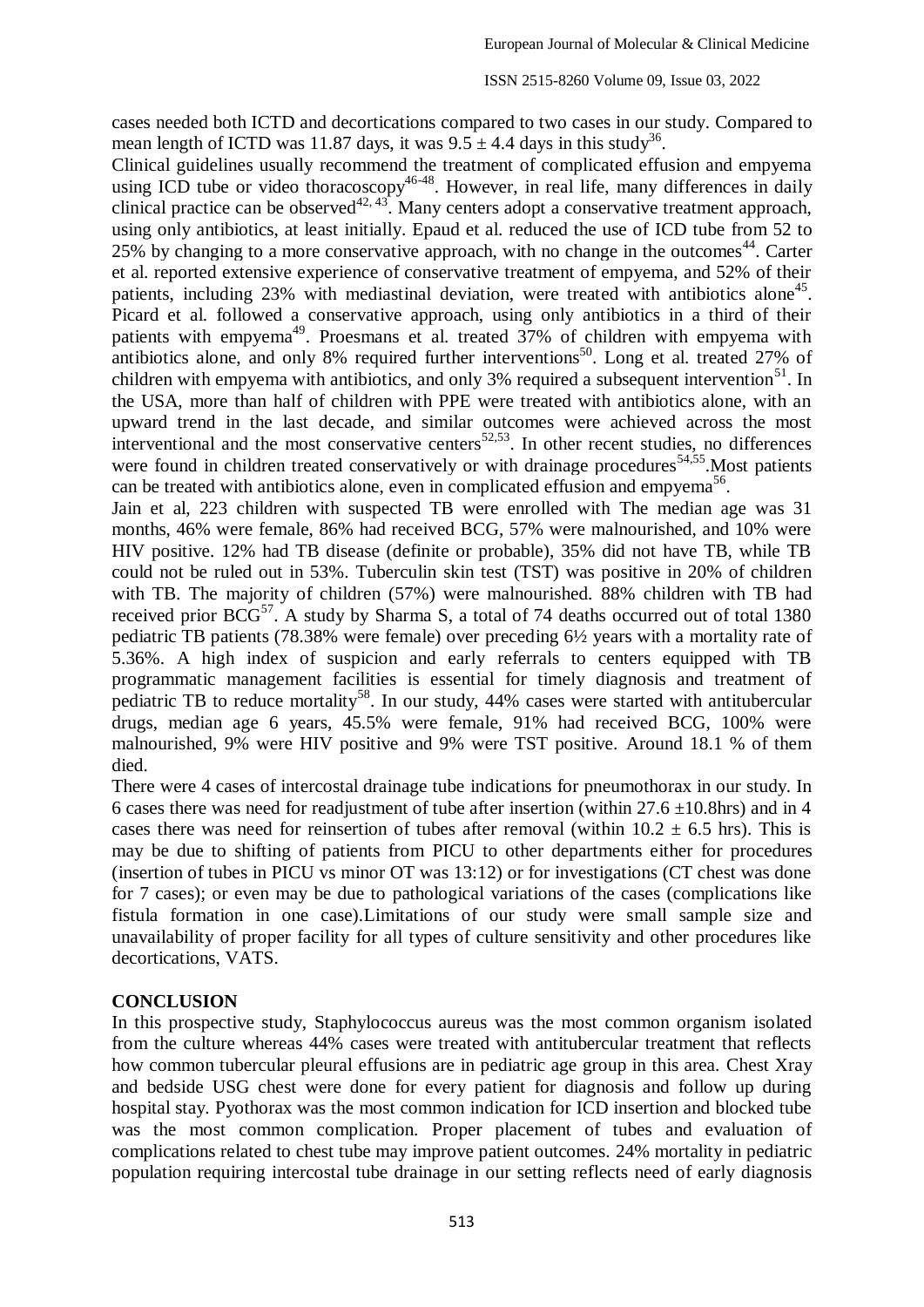and treatment as the key of management. More extensive studies beyond perspective limitations are required in this topic of interest.

#### **CONFLICT OF INTEREST**

Nil

### **ABBREVIATIONS**

ICD intercostal drainage, PICU pediatric intensive care unit, CBNAAT cartridge-based nucleic acid amplification test, ADA Adenosine Deaminase, CT computed tomography, VATS video assisted thoracoscopic surgery, BMI basal metabolic rate, HIV human immunodeficiency virus, USG Ultrasonography, ATT antitubercular treatment, LAMA left against medical advice, TST tuberculin skin test, ICTD intercostal tube drainage, TB tuberculosis, BCG Bacillus Calmette-Guerin, OT Operation Theatre.

#### **REFERENCES**

- 1. Wang NS. Anatomy of the pleura. Clin Chest Med 1998;19(2):229-40.
- 2. Agostoni E, Zocchi L. Mechanical coupling and liquid exchanges in the pleural space. Clin Chest Med 1998;19(2):241-60.
- 3. Alkrinawi S, Chernick V. Pleural infection in children. Semin Respir Infect 1996;11(3):148-54.
- 4. Le Monnier A, Carbonnelle E, Zahar JR. Microbiological diagnosis of empyema in children: Comparative evaluations by culture, polymerase chain reaction, and pneumococcal antigen detection in pleural fluids. Clin Infect Dis 2006;42(8):1135-40.
- 5. Saglani S, Harris KA, Wallis C, Hartley JC. Empyema: The use of broad range 16S rDNA PCR for pathogen detection. Arch Dis Child 2005;90(1):70-3.
- 6. Izadi M, Afsharpaiman S, Jonaidi Jafari N. Immunization status of Iranian military recruits against Bordetella pertussis infection (whooping cough). J Infect Dev Ctries 2011;5(3):224-6
- 7. Buckingham SC, King MD, Miller ML. Incidence and etiologies of complicated parapneumonic effusions in children, 1996 to 2001. Pediatr Infect Dis J 2003;22:499-504.
- 8. Balfour-Lynn IM, Abrahamson E, Cohen G. BTS guidelines for the management of pleural infection in children. Thorax 2005;60:i1
- 9. Schultz KD, Fan LL, Pinsky J. The changing face of pleural empyemas in children: epidemiology and management. Pediatrics 2004;113(6):1735-40.
- 10. Gonzalez BE, Hulten KG, Dishop MK, Lamberth LB, Hammerman WA, Mason EO Jr, et al. Pulmonary manifestations in children with invasive community-acquired Staphylococcus aureus infection. Clin Infect Dis 2005;41(5):583-90.
- 11. Bryant RE, Salmon CJ. Pleural empyema. Clin Infect Dis 1996;22(5):747-62.
- 12. Brook I. Microbiology of empyema in children and adolescents. Pediatrics 1990;85(5):722-6.
- 13. Mamish S, Afsharpaiman S, Yousefi P, Recurrent pneumonia in children refer to CMCH. Med J 2001;59(4);48-51
- 14. Soto-Martinez M, Massie J. Chylothorax: diagnosis and management in children. Paediatr Respir Rev 2009;10(4):199-207.
- 15. Fischer GB, Andrade CF, Lima JB. Pleural tuberculosis in children. Paediatr Respir Rev 2011;12(1):27-30.
- 16. Lazarus AA, McKay S, Gilbert R. Pleural tuberculosis. Dis Mon 2007;53:16–21.
- 17. Lai YF, Chao TY, Wang YH, Lin AS. Pigtail drainage in the treatment of tuberculous pleural effusions: a randomised study. Thorax 2003;58:149–51.
- 18. Cohen M, Sahn SA. Resolution of Pleural Effusions. Chest 2001;119:1547–62.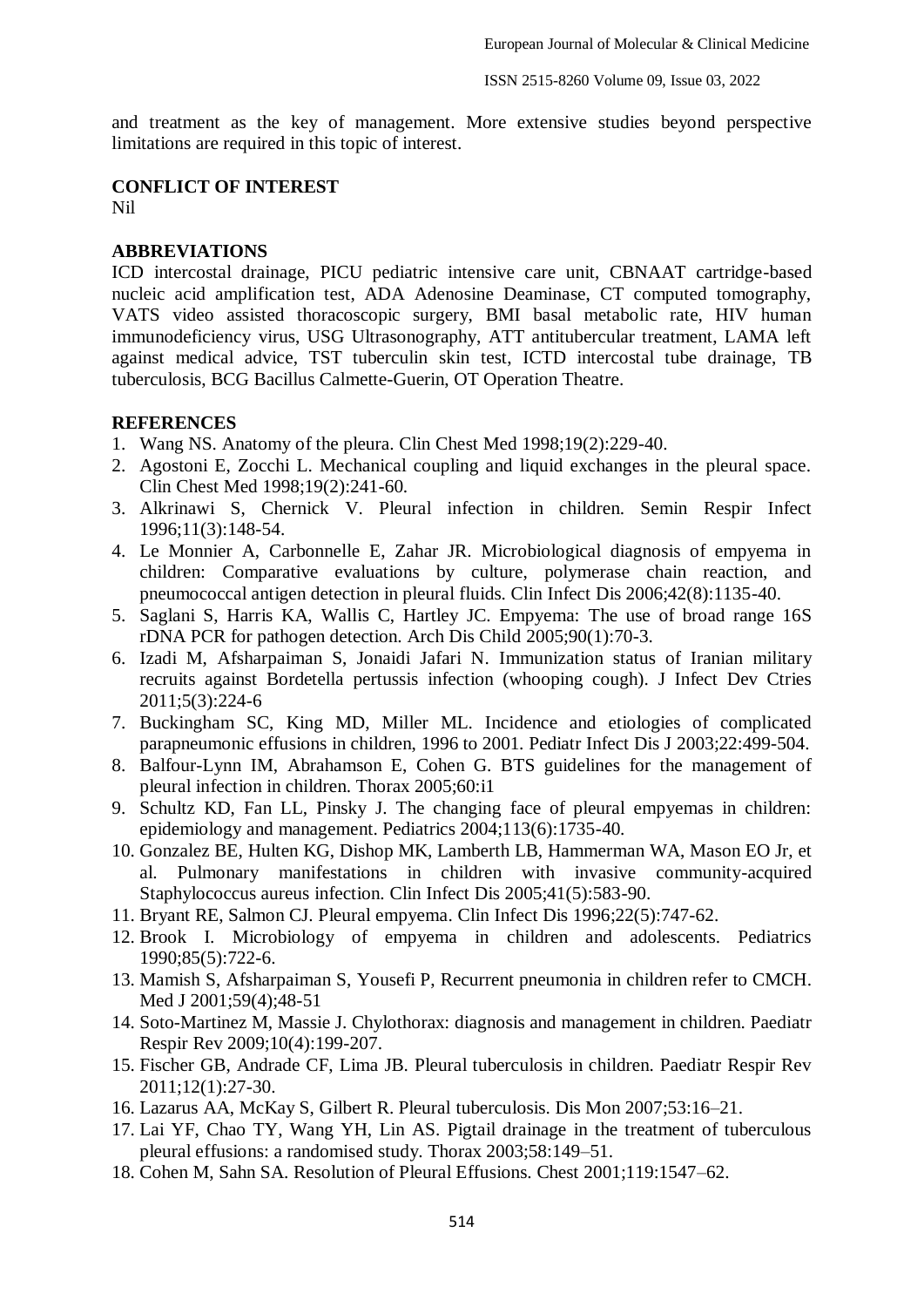- 19. Munoz-Almagro C, Jordan I, Gene A. Emergence of invasive pneumococcal disease caused by nonvaccine serotypes in the era of 7-valent conjugate vaccine. Clin Infect Dis 2008;46(2):174-82.
- 20. Chonmaitree T, Powell KR. Parapneumonic pleural effusion and empyema in children. Review of a 19-year experience, 1962- 1980. Clin Pediatr (Phila) 1983;22(6):414-9.
- 21. Mocelin HT, Fischer GB. Epidemiology, presentation and treatment of pleural effusion. Paediatr Respir Rev 2002;3(4):292-7.
- 22. Cruz AT, Starke JR. Clinical manifestations of tuberculosis in children. Paediatr Respir Rev 2007;8(2):107-17.
- 23. Li ST, Tancredi DJ. Empyema hospitalizations increased in US children despite pneumococcal conjugate vaccine. Pediatrics 2010;125(1):26-33.
- 24. Desrumaux A, Francois P, Pascal C. [Epidemiology and clinical characteristics of childhood parapneumonic empyemas]. Arch Pediatr 2007;14(11):1298-303.
- 25. Givan DC, Eigen H. Common pleural effusions in children. Clin Chest Med 1998;19(2):363-71.
- 26. Qureshi NR, Gleeson FV. Imaging of pleural disease. Clin Chest Med 2006;27(2):193- 213.
- 27. Wilson, AG. Pleura and pleural disorders. In: Armstrong P, Wilson AG, Dee P, et al,. Imaging of diseases of the chest. London: Mosby; 1995.p.641-716.
- 28. Blackmore CC, Black WC, Dallas RV, Crow HC. Pleural fluid volume estimation: a chest radiograph prediction rule. Acad Radiol 1996;3(2):103-9.
- 29. Kelbel C, Borner N, Schadmand S. [Diagnosis of pleural effusions and atelectases: sonography and radiology compared]. Rofo 1991;154(2):159-63.
- 30. Lipscomb DJ, Flower CD, Hadfield JW. Ultrasound of the pleura: an assessment of its clinical value. Clin Radiol 1981;32(3):289-90.
- 31. Wolek R, Mason BJ, Reeser P, Zins JH. Pleural fluid: accuracy of computed tomography in differentiating exudates from transudates. Conn Med 1998;62(5):259-65.
- 32. Aquino SL, Webb WR, Gushiken BJ. Pleural exudates and transudates: diagnosis with contrast-enhanced CT. Radiology 1994;192(3):803-8.
- 33. Arenas-Jimenez J, Alonso-Charterina S, Sanchez-Paya J. Evaluation of CT findings for diagnosis of pleural effusions. Eur Radiol. 2000;10(4):681-90.
- 34. Donnelly LF, Klosterman LA. CT appearance of parapneumonic effusions in children: findings are not specific for empyema. AJR Am J Roentgenol 1997;169(1):179-82.
- 35. Jaffe A, Calder AD, Owens CM, Stanojevic S, Sonnappa S. Role of routine computed tomography in paediatric pleural empyema. Thorax 2008;63(10):897-902.
- 36. Rao MSP, Chandra PS. A study of paediatric empyema thoracis presentation in a tertiary care hospital in Visakhapatnam, India. Int J Contemp Pediatr 2018;5:572-5.
- 37. Estham KM, Freeman R, Kearns KM, Eltringham G, Clark J, Leeming J. Clinical features, aetiology of empyema in children in the North East of England. Thorax 2004;59:522-5.
- 38. Zel SK, Kazeza, Kilic M, Koseogullaric AA, Yelmaza, Aygun AD. Conservative treatment of post parapneumonic thoracic empyema in children. Surg Today 2004;34(12):1002-5.
- 39. Singh V. IAP Textbook of Paediatrics.  $5<sup>th</sup>$  edn. Jaypee Publishers; 2013.p.478-80.
- 40. Satpathy SK, Behera CK, Nanda P. Outcome of parapneumonic empyema. Indian J Pediatr. 2005;72:195-9.
- 41. Yilmaz E, Dugan Y, Aydinoglu AH. Parapneumonic empyema in children: conservative approach. Turk J Pediatr 2002;44:134-8.